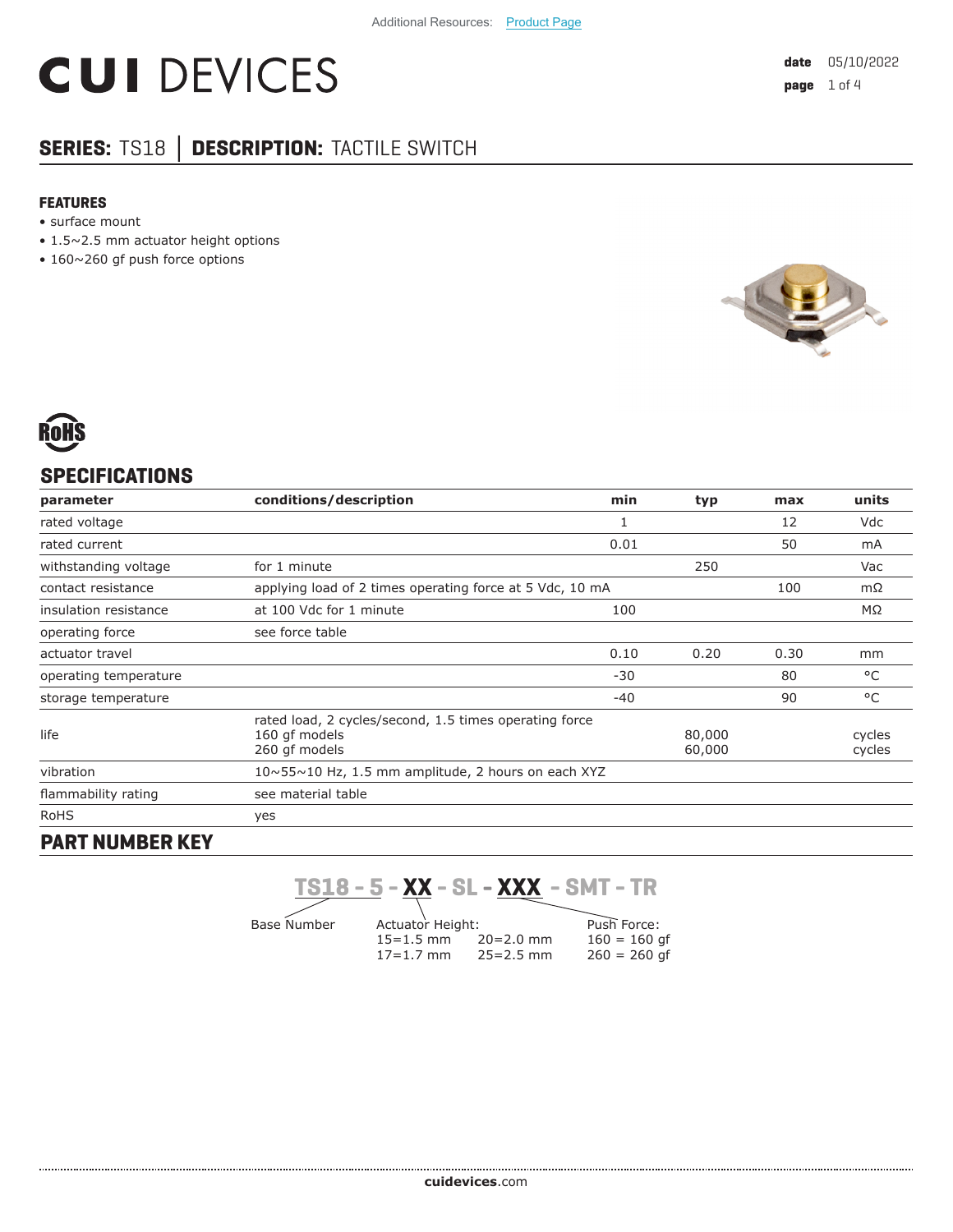### **MECHANICAL DRAWING**

units: mm tolerance: ±0.2 mm unless otherwise noted

| <b>ITEM</b> | <b>DESCRIPTION</b> | MATERIAL        | PLATING/COLOR |
|-------------|--------------------|-----------------|---------------|
|             | terminals          | phosphor copper | silver        |
| 2           | housing            | LCP (UL94V-0)   | black         |
| 3           | contacts           | <b>SUS</b>      | silver        |
| 4           | film               | PT              | yellow        |
| 5           | cover              | <b>SUS</b>      |               |
| 6           | stem               | brass           | yellow        |











Recommended PCB Layout Top View

| Operating Force Table |                  |                   |  |  |
|-----------------------|------------------|-------------------|--|--|
| Model                 | Press Force (qf) | Return Force (qf) |  |  |
| 160                   | $160 + 50$       | >20               |  |  |
| 260                   | $260 \pm 50$     | >20               |  |  |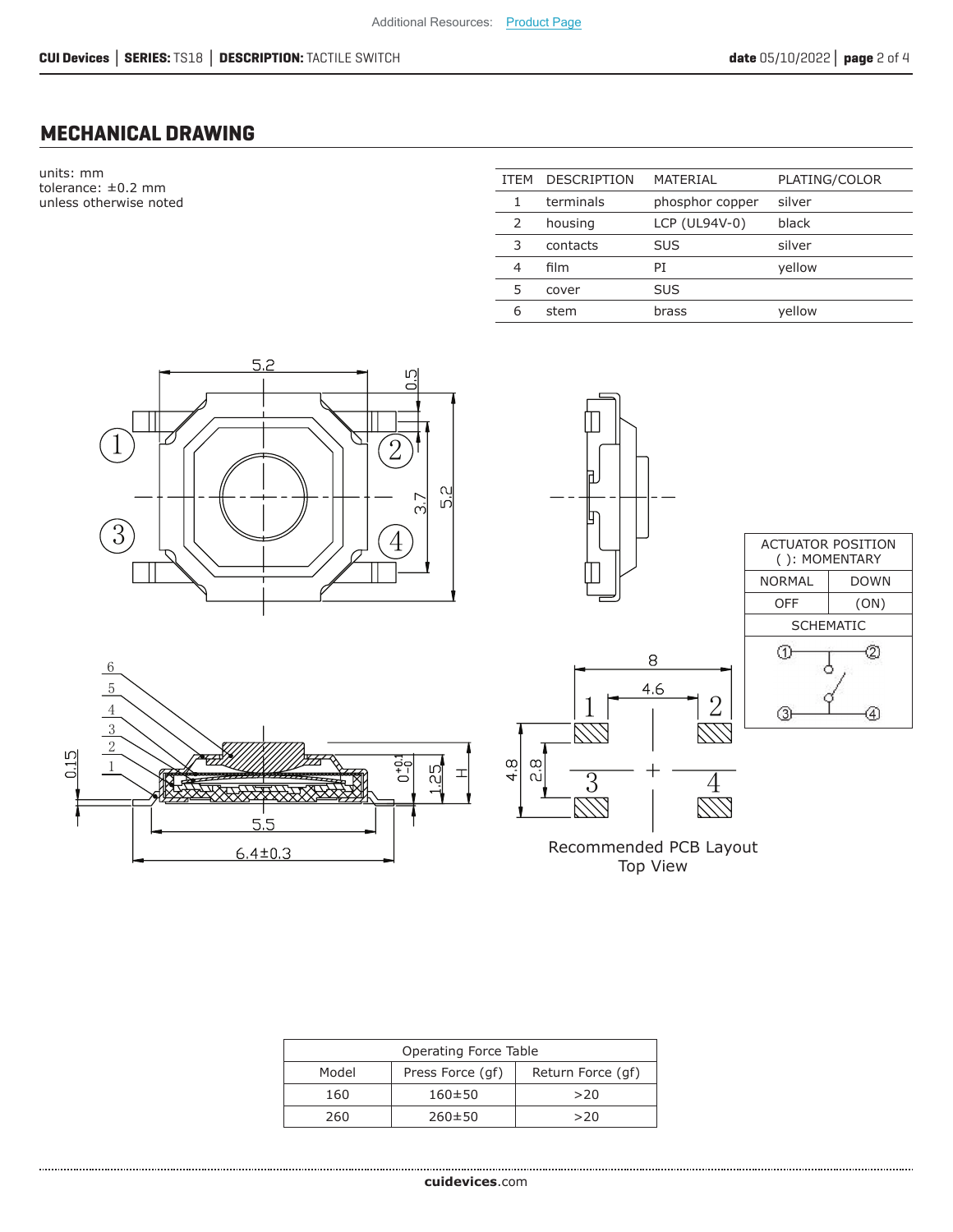### **SOLDERABILITY**

| parameter                     | conditions/description | min | tvp | max | units |
|-------------------------------|------------------------|-----|-----|-----|-------|
| hand soldering                | for maximum 3 seconds  |     |     | 350 |       |
| reflow soldering <sup>1</sup> | see reflow profile     |     |     | 260 |       |

Notes: 1. Do not exceed 2 reflow cycles.



#### **PACKAGING**

| Packaging Table                   |          |                                |                      |                |               |
|-----------------------------------|----------|--------------------------------|----------------------|----------------|---------------|
| Actuator<br>Height Models<br>(mm) | Reel OTY | Carton Size<br>(XxYxZ)<br>(mm) | Carton<br><b>OTY</b> | KO<br>(mm)     | AO.<br>(mm)   |
| 1.5                               | 4,000    | 340 x 430 x 340                | 80,000               | $1.8 \pm 0.1$  | $5.4 \pm 0.1$ |
| $1.7 \sim 2.0$                    | 4,000    | 340 x 430 x 340                | 80,000               | $2.05 \pm 0.1$ | $5.6 \pm 0.1$ |
| 2.5                               | 3,000    | 340 x 430 x 340                | 60,000               | $2.8 \pm 0.1$  | $5.4 \pm 0.1$ |



**cui[devices](https://www.cuidevices.com/track?actionLabel=Datasheet-ClickThrough-HomePage&label=TS18.pdf&path=/)**.com